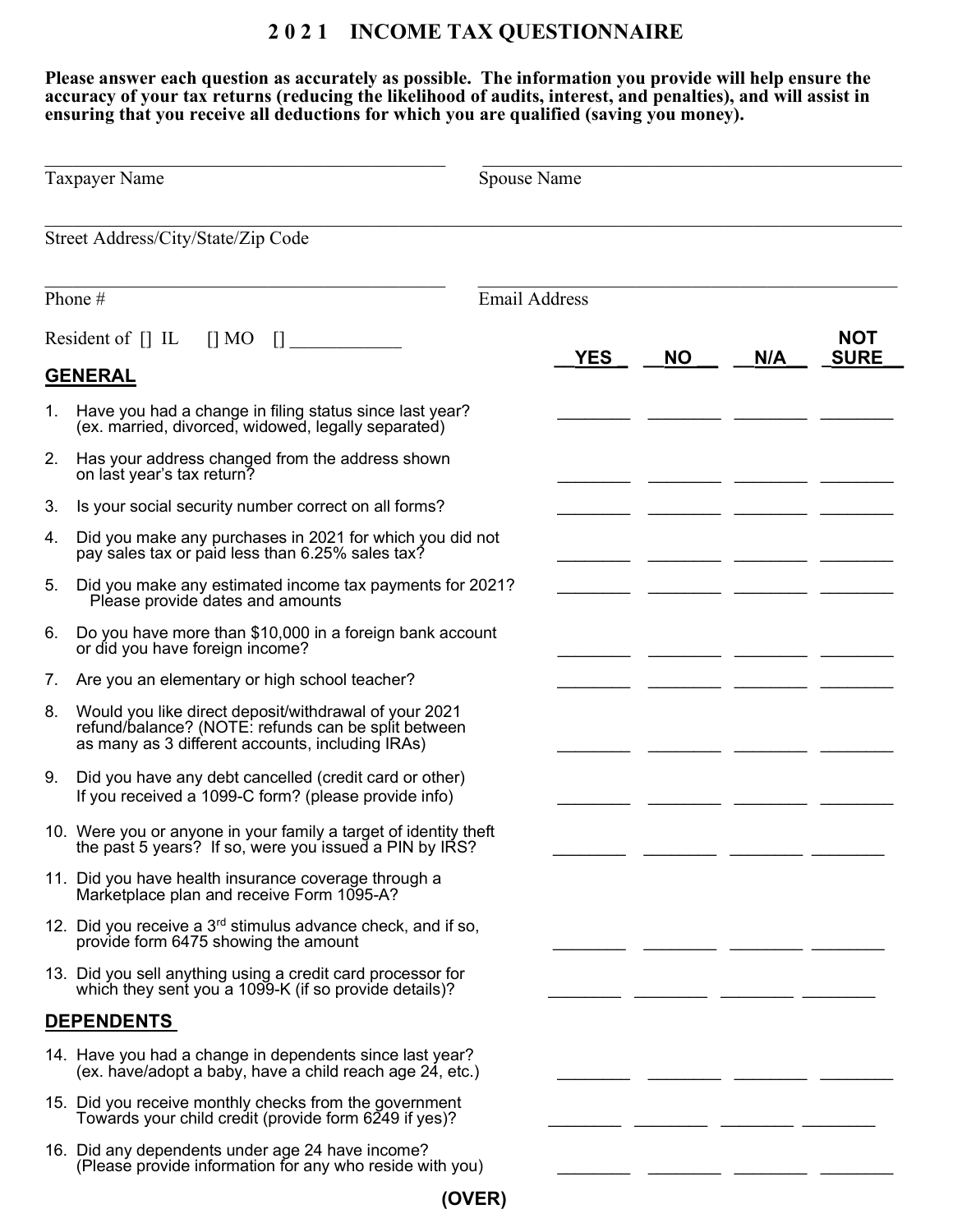|                   |                                                                                                                                                                                                                                                                                                                | <b>YES</b> | <b>NO</b> | N/A                                                                | <b>NOT</b><br><b>SURE</b>                                |
|-------------------|----------------------------------------------------------------------------------------------------------------------------------------------------------------------------------------------------------------------------------------------------------------------------------------------------------------|------------|-----------|--------------------------------------------------------------------|----------------------------------------------------------|
|                   | 17. Did you pay over \$250 in education expenses to a private<br>Illinois elementary or secondary school?                                                                                                                                                                                                      |            |           |                                                                    |                                                          |
|                   | 18. Did you pay into or withdraw from a college savings plan<br>(Sec 529/Coverdell/Educational IRA) or cash Series EE<br>Savings Bonds to pay qualified higher education expenses?<br>19. Did you, your spouse or a dependent pay college tuition,<br>expenses (not room/board) or interest on a student loan? |            |           |                                                                    |                                                          |
|                   | 20. Could you be claimed as a dependent by another taxpayer?                                                                                                                                                                                                                                                   |            |           |                                                                    |                                                          |
|                   | 21. Did you pay for childcare while you worked or looked for work?<br>If so, please list provider name, address, ID# and amount paid                                                                                                                                                                           |            |           |                                                                    |                                                          |
|                   | 22. Please list all dependents you can claim on your 2021 return                                                                                                                                                                                                                                               |            |           | <u> 1989 - Johann John Stein, mars an deutscher Stein († 1908)</u> |                                                          |
|                   | <b>INCOME</b>                                                                                                                                                                                                                                                                                                  |            |           |                                                                    |                                                          |
|                   | 23. Are the figures on your W-2 & 1099 forms correct or<br>reasonable?                                                                                                                                                                                                                                         |            |           |                                                                    |                                                          |
|                   | 24. Did you have any other income not reported on<br>Form W-2 or 1099 (tips, etc.)?                                                                                                                                                                                                                            |            |           |                                                                    |                                                          |
|                   | 25. Did you engage in any bartering/trading of goods or<br>services during the year?                                                                                                                                                                                                                           |            |           |                                                                    |                                                          |
|                   | 26. Did you receive any court awards during the year?                                                                                                                                                                                                                                                          |            |           |                                                                    |                                                          |
|                   | 27. Did you pay or receive alimony during the year?<br>What was finalization date of divorce decree                                                                                                                                                                                                            |            |           |                                                                    |                                                          |
|                   | 28. Did you receive a refund from a state tax return last year?                                                                                                                                                                                                                                                |            |           |                                                                    |                                                          |
|                   | 29. Did you receive any unemployment benefits in 2021?                                                                                                                                                                                                                                                         |            |           |                                                                    |                                                          |
|                   | 30. Did you receive any social security benefits or disability<br>income in 2021?                                                                                                                                                                                                                              |            |           |                                                                    |                                                          |
|                   | 31. Did you work in another state or the City of St Louis?                                                                                                                                                                                                                                                     |            |           |                                                                    |                                                          |
|                   | 32. Did you or your spouse pay into or intend to pay into an<br>IRA, Roth IRA or retirement plan?                                                                                                                                                                                                              |            |           |                                                                    |                                                          |
|                   | 33. Did you receive distributions from a retirement plan/IRA, or<br>rollover any retirement account even if you received no money?                                                                                                                                                                             |            |           |                                                                    |                                                          |
|                   | 34. Have you ever made non-deductible Traditional IRA contributions?<br>If so, provide details.                                                                                                                                                                                                                |            |           |                                                                    | <u> 1989 - Johann John Stone, mars eta biztanleria (</u> |
|                   | 35. Did you receive any executor fees or jury duty pay?                                                                                                                                                                                                                                                        |            |           |                                                                    |                                                          |
|                   | 36. Do you expect your 2022 taxable income or withholdings to<br>be substantially different from 2021?                                                                                                                                                                                                         |            |           |                                                                    |                                                          |
| <b>DEDUCTIONS</b> |                                                                                                                                                                                                                                                                                                                |            |           |                                                                    |                                                          |
|                   | 37. Did you purchase, sell, or refinance your principal home,<br>a second home, or take out a home equity loan?                                                                                                                                                                                                |            |           |                                                                    |                                                          |
|                   | 38. Did you purchase any motor vehicles, boats, or home<br>building materials in 2021? If so, please provide<br>documentation showing the sales tax paid.                                                                                                                                                      |            |           |                                                                    |                                                          |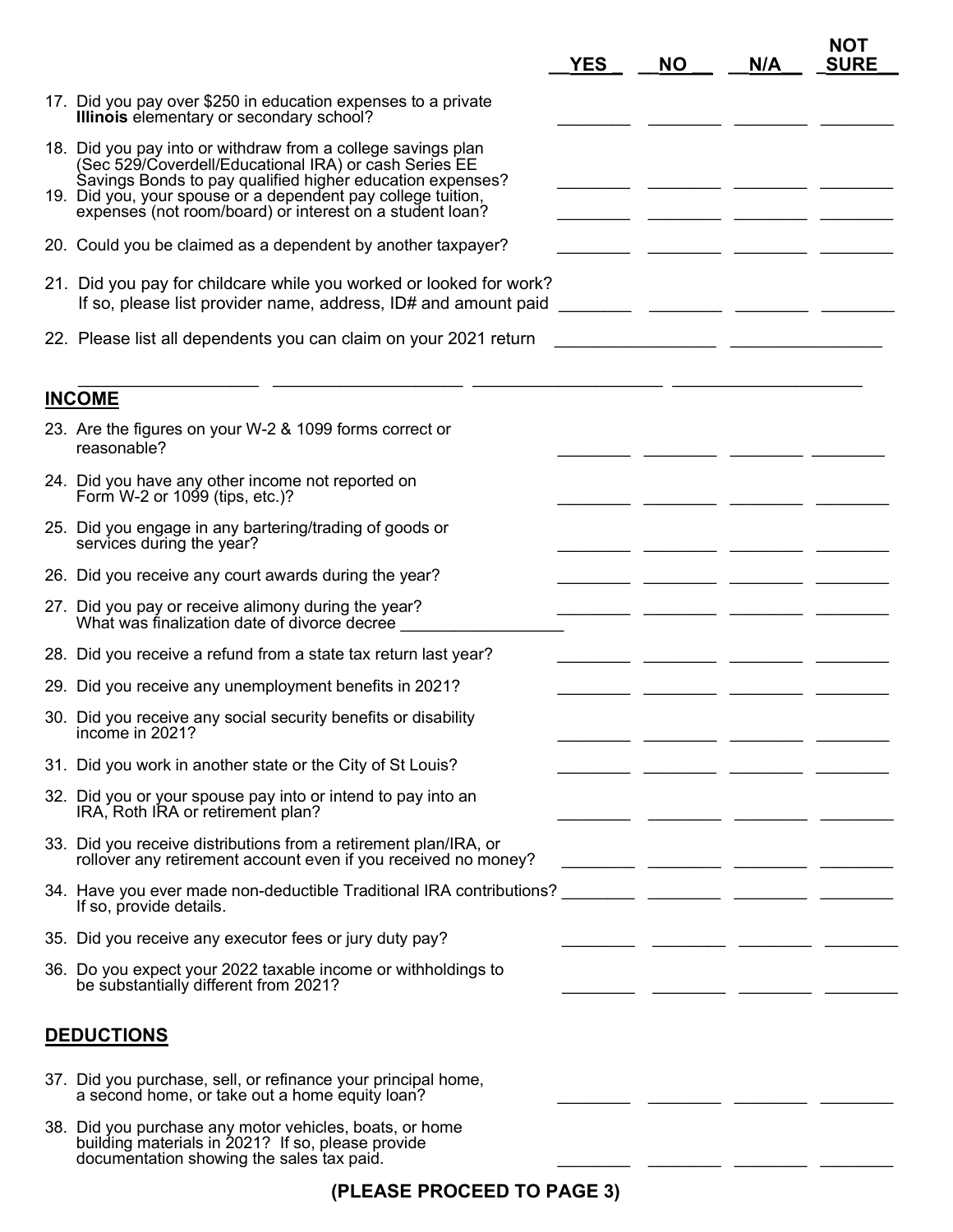|                                                                                                                                                                      | <b>YES</b> | <b>NO</b> | N/A | NOT<br><b>SURE</b> |
|----------------------------------------------------------------------------------------------------------------------------------------------------------------------|------------|-----------|-----|--------------------|
| 39. Did you participate in a health savings account (HSA)?<br>If so, please provide documentation (both contrib and withdrawl).                                      |            |           |     |                    |
| 40. Did you pay any medical or long term health care insurance<br>premiums (including Medicare supplements) or expenses?                                             |            |           |     |                    |
| 41. Did you make any charitable contributions or donate a vehicle,<br>boat or other personal property? (provide receipts)                                            |            |           |     |                    |
| 42. Did you pay any student loan interest?                                                                                                                           |            |           |     |                    |
| 43. Did you pay any mortgage interest on your primary residence<br>or a second residence?                                                                            |            |           |     |                    |
| <b>INVESTMENTS/BUSINESS</b>                                                                                                                                          |            |           |     |                    |
| 44. Did you pay any real estate taxes on any property in 2021?                                                                                                       |            |           |     |                    |
| 45. Did you sell any stocks, bonds, or real estate this year?                                                                                                        |            |           |     |                    |
| 46. Have you been notified that any of your stocks are worthless?                                                                                                    |            |           |     |                    |
| 47. Did you receive any income which is exempt from federal<br>taxes? (ex., municipal bond interest)                                                                 |            |           |     |                    |
| 48. Did you pay a penalty on early withdrawal from a CD?                                                                                                             |            |           |     |                    |
| 49. Are you invested in any registered tax shelters?                                                                                                                 |            |           |     |                    |
| 50. Did you actively participate in the operation of any<br>partnerships, S corporations, LLCs, or rental property for<br>which you are reporting an income or loss? |            |           |     |                    |
| 51. Did you have any business bad debts?                                                                                                                             |            |           |     |                    |
| 52. Did you elect to defer payment of self employment taxes<br>from 2020?                                                                                            |            |           |     |                    |
| 53. If you were self employed, were you off work any days in<br>2020 or 2021 due to COVID-19?                                                                        |            |           |     |                    |
| 54. Did you keep a mileage log on any vehicle you used for<br>your business or income producing property?                                                            |            |           |     |                    |
| 55. Did you participate in the buying/selling or use of virtual<br>Currency (aka cryptocurrency) like Bitcoin)?                                                      |            |           |     |                    |

## **OTHER**

If you answered yes on #8, please provide your bank information or include a cancelled check.

**Account Number** 

Bank name The Routing Number The Count Number The Theoking [] Checking The Routing Number The Count Number The T

If you believe you may qualify for the earned income credit, please ask for the EIC Questionnaire. We cannot complete any return that claims the credit without the questionnaire being completely filled out.

If you believe you may qualify for the Illinois Real Estate Assessment Freeze (over age 65) form P-TAX340 and your total income is expected to be below \$65,000 for 2021 check here [ ]